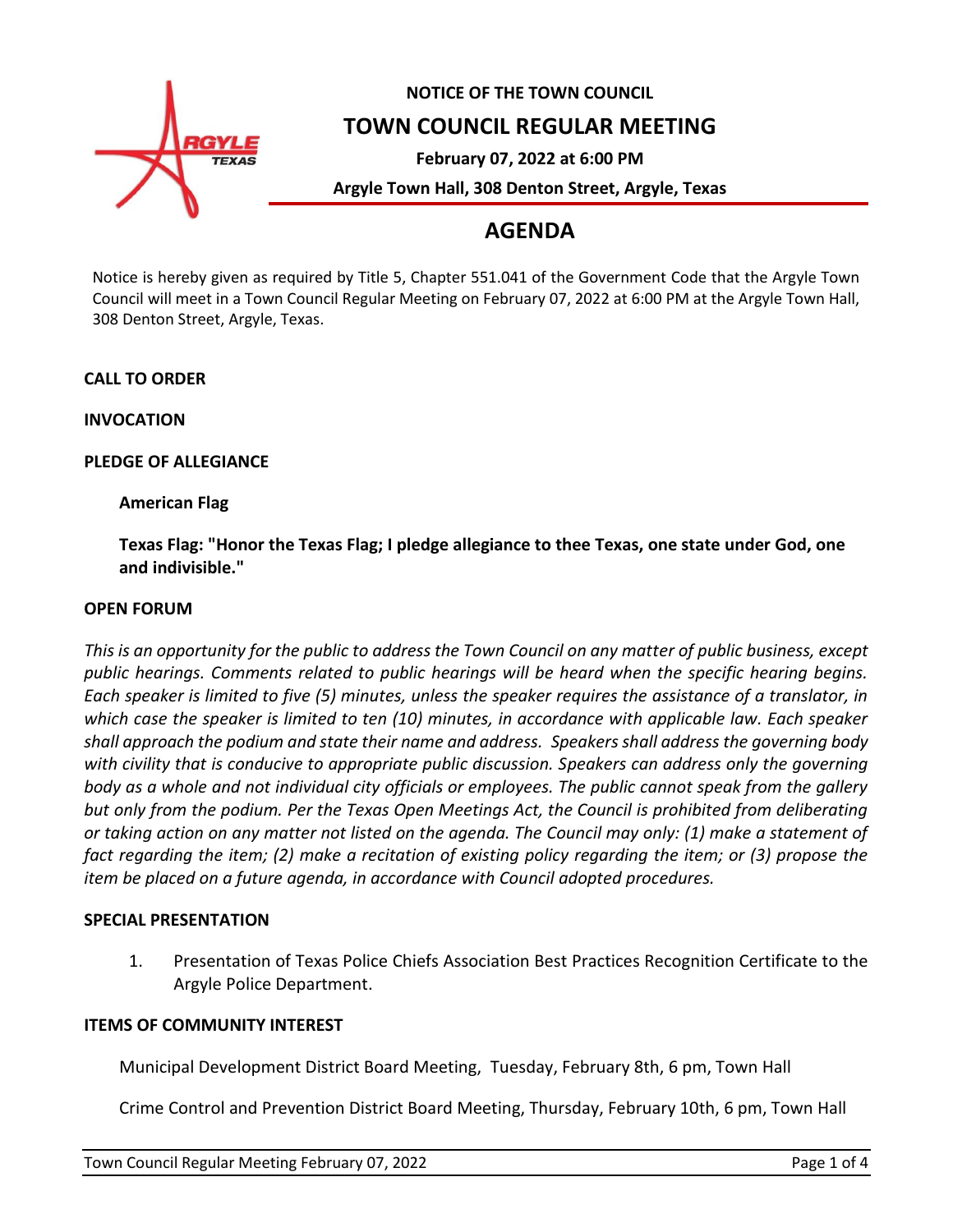Town Council Retreat Meeting, Saturday, February 12th, 8:30 am, University of North Texas Union Building, 1155 Union Circle Drive, Room 333C, Denton, TX 76203

The Last Day to File as a Candidate in the May 7th General Election for Council Member Places 1, 3 or 5 is February 18th at 5 pm. Candidates that have filed at time of agenda publication are: Council Member Place 1: Marilyn K. Lewis and Gordon Baethge; Council Member Place 3: Donald Moser; and Council Member Place 5: Rick Bradford.

Argyle Business Association Networking Meeting, Thursday, February 17th, 8 am at the Seeden Photography Studio, 306 US 377, Argyle

Financial Oversight Committee Meeting, February 17th, 6 pm, Town Hall

Town Offices will be closed Monday, February 21st in observance of the President's Day Holiday

Town Council Regular Meeting, Tuesday, February 22nd, 6 pm, Town Hall

#### **BOARDS AND COMMISSIONS**

2. Recap of January 27, 2022 Financial Oversight Committee Meeting (Chairman Schmidt)

#### **STAFF REPORTS**

*(Staff Reports are for discussion only. No action may be taken on items listed under this portion of the agenda, other than to provide general direction to staff or to direct staff to place such items of a future agenda for action.)*

- 3. List of Council Requests for Agenda Items and Status
- 4. Active Development Review Committee Project List

#### **CONSENT AGENDA**

*Any Council member may request an item on the Consent Agenda to be taken up for individual consideration.*

5. Approve the January 18, 2022 Regular Town Council Meeting Minutes

#### **PUBLIC HEARING AND ACTION ITEMS**

- 6. Hold public hearing, consider and act regarding Resolution 2022-02 requesting the Argyle Crime Control and Prevention District Board of Directors to order a referendum on the continuation of the Argyle Crime Control and Prevention District for fifteen (15) years and the current one-fourth of one percent local sales and use tax be continued for fifteen (15) years.
- 7. Consider and act regarding Ordinance 2022-02 Calling a General Election and establishing the procedure for the General Election for Three Positions--one at large Alderman for Place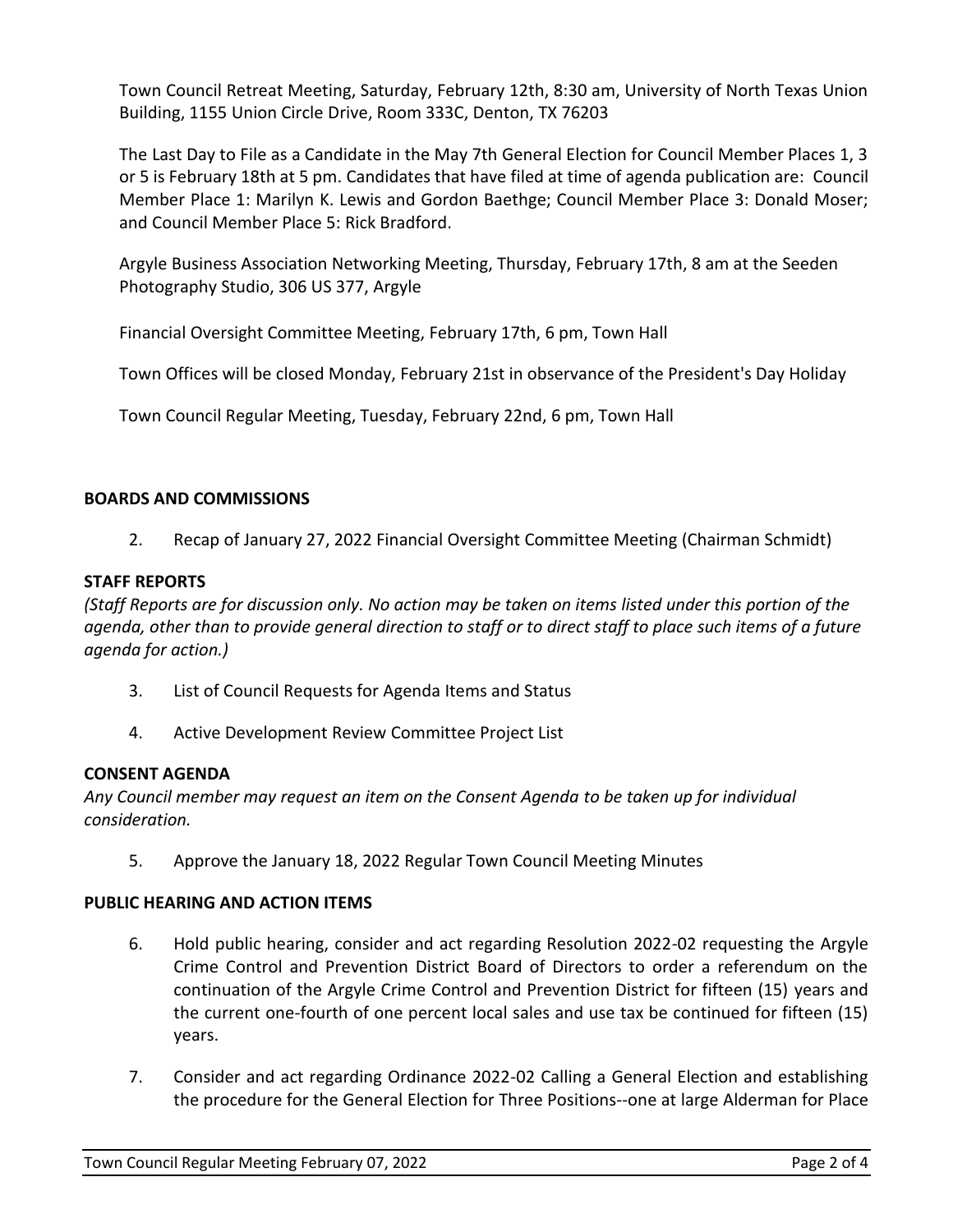One, one at large Alderman for Place Three and one at large Alderman for Place Five to be held on May 7, 2022 in the Town of Argyle, approving the Joint Election Agreement and Contract for Election Services with Denton County and providing other matters relating to the Election.

- 8. Consider and act regarding Ordinance 2022-03 Ordering a Special Election to be held on May 7, 2022 in the Town of Argyle for the purpose of reauthorizing a one-half of one percent Sales and Use Tax for the Maintenance and Repair of Municipal Streets within the Town of Argyle.
- 9. CONTINUED: Consider an ordinance amendment (TDS-21-009) to Article III, Zoning, of the Town of Argyle Town Development Standards regarding various amendments to setbacks and bufferyards for commercially zoned districts adjacent to residentially zoned districts in the Town Development Standards (Public Hearing held on January 3, 2022).
- 10. Consider and take appropriate action on an Amended Site Plan (SP-22-003) for The Well Community Church, an approximately 20,500 sq. ft. church facility, located north of FM 407 and west of US 377, being 12.957 acres and legally described as Lot 8, Block A located in the Patrick Rock Survey, Abstract No. 1063, Town of Argyle, Denton County, Texas.
- 11. Consider and take appropriate action for a special exception to the Town Development Standards, Section 14.4.14 - Wall Signs, for St Argyle Cajun Kitchen, located at 421 US HWY 377, Town of Argyle, Denton County, Texas.
- 12. Authorize the approval of Task Order #4 with Freese and Nichols to evaluate options for the Crawford Road Sewer Line

### **EXECUTIVE SESSION**

**As authorized by Section 551.071 of the Texas Government Code (Consultation with Town Attorney), this meeting may be convened into closed Executive Session for the purpose of seeking confidential legal advice from the Town Attorney on any agenda item herein.**

Additionally, pursuant to the Texas Government Code, Annotated, Chapter 551, Subchapter D, Texas Open Meetings Act (the "Act"), Town Council will recess into Executive Session (closed meeting) to discuss the following:

#### **Real Property**

*§551.072: Deliberate the purchase, exchange, lease, or value of real property:*

13. Argyle Police Station Property

#### **RECONVENE INTO OPEN SESSION AND TAKE ANY RESULTING ACTION FROM EXECUTIVE SESSION**

*In accordance with Texas Government Code, Section 551, the Town Council will reconvene into Open Session and consider action, if any, on matters discussed in Executive Session.*